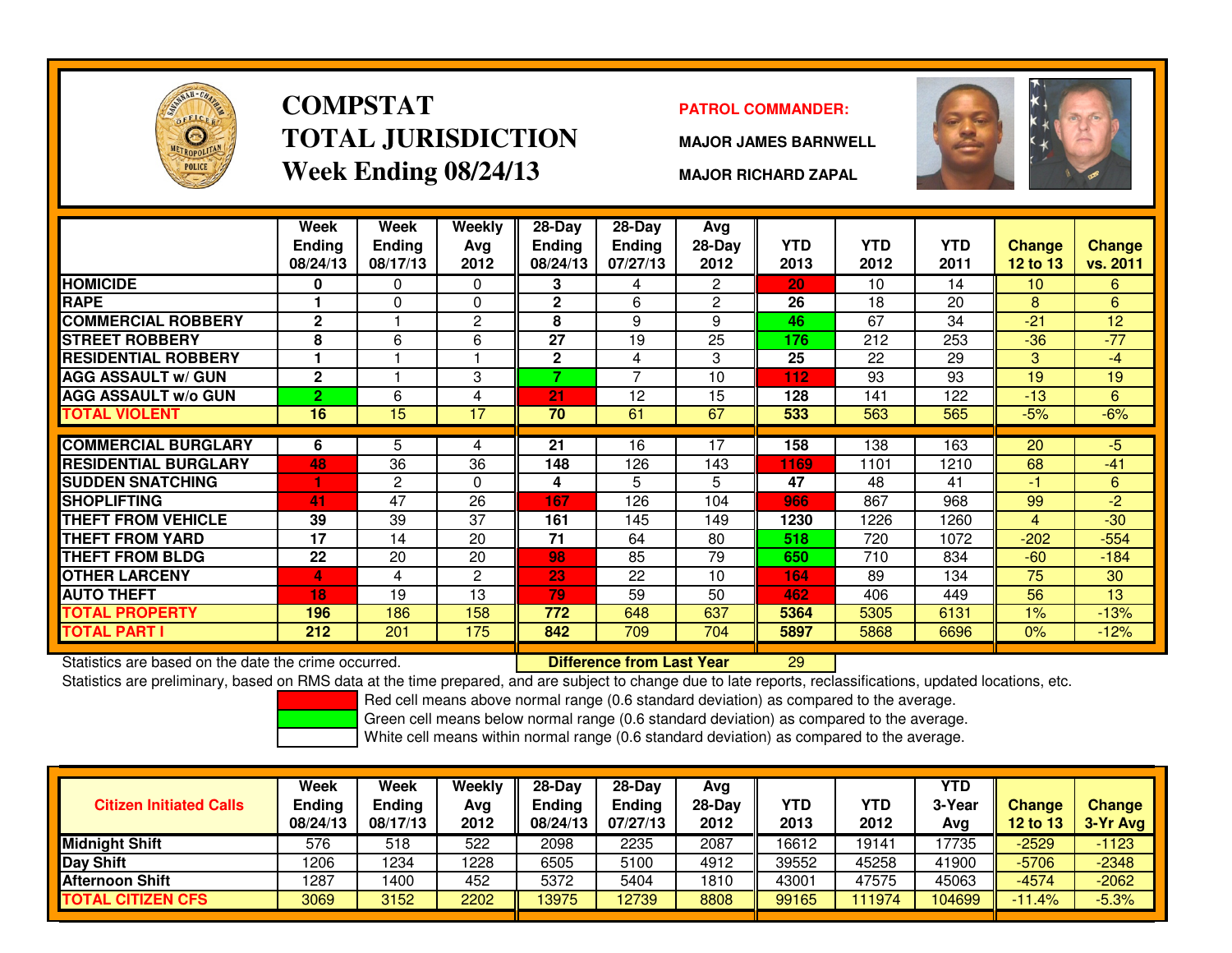

### **COMPSTATPRECINCT COMMANDER:**<br>
PRECINCT COMMANDER: **WEST CHATHAM PRECINCTWeek Ending 08/24/13**

**CAPT. PHILIP REILLEY**



|                             | Week<br><b>Ending</b>   | Week<br><b>Ending</b> | <b>Weekly</b><br>Avg | 28-Day<br><b>Endina</b> | $28-Day$<br><b>Ending</b> | Avg<br>$28-Day$ | <b>YTD</b>   | <b>YTD</b><br>2012 | <b>YTD</b>     | <b>Change</b>   | <b>Change</b> |
|-----------------------------|-------------------------|-----------------------|----------------------|-------------------------|---------------------------|-----------------|--------------|--------------------|----------------|-----------------|---------------|
|                             | 08/24/13                | 08/17/13              | 2012                 | 08/24/13                | 07/27/13                  | 2012            | 2013         |                    | 2011           | 12 to 13        | vs. 2011      |
| <b>HOMICIDE</b>             | 0                       | 0                     | 0                    |                         | 0                         | 0               |              | $\mathbf{0}$       | $\overline{2}$ |                 | -1            |
| <b>RAPE</b>                 | 0                       | $\Omega$              | $\Omega$             |                         |                           |                 | 6            | 5                  | 5              |                 |               |
| <b>COMMERCIAL ROBBERY</b>   | $\mathbf{0}$            | $\Omega$              | $\Omega$             | $\bf{0}$                | $\Omega$                  | $\overline{c}$  | 4            | 15                 | 7              | $-11$           | $-3$          |
| <b>STREET ROBBERY</b>       | $\overline{\mathbf{3}}$ |                       |                      | 4                       |                           | 3               | 19           | 29                 | 29             | $-10$           | $-10$         |
| <b>RESIDENTIAL ROBBERY</b>  | $\bf{0}$                | $\Omega$              | $\Omega$             | 0                       |                           | $\Omega$        | 5.           |                    | 5              | 4               | $\mathbf{0}$  |
| <b>AGG ASSAULT w/ GUN</b>   |                         | 0                     | 0                    |                         |                           |                 | 11           | 10                 | 20             |                 | $-9$          |
| <b>AGG ASSAULT w/o GUN</b>  |                         | $\overline{c}$        |                      | 5                       | 3                         | $\overline{c}$  | 23           | 21                 | 22             | $\overline{2}$  |               |
| <b>TOTAL VIOLENT</b>        | 5                       | 3                     | 2                    | 12                      | $\overline{7}$            | 9               | 69           | 81                 | 90             | $-15%$          | $-23%$        |
|                             |                         |                       |                      |                         |                           |                 |              |                    |                |                 |               |
| <b>COMMERCIAL BURGLARY</b>  | $\bf{0}$                | 2                     |                      | 4                       | 3                         | 3               | 20           | 17                 | 19             | 3               |               |
| <b>RESIDENTIAL BURGLARY</b> | 7                       | 10                    | 6                    | 31                      | 22                        | 23              | 196          | 175                | 182            | 21              | 14            |
| <b>SUDDEN SNATCHING</b>     | 0                       | $\Omega$              | $\Omega$             | $\mathbf{0}$            | $\Omega$                  |                 | $\mathbf{0}$ | $\overline{7}$     | 5              | $-7$            | $-5$          |
| <b>SHOPLIFTING</b>          | 6                       | 2                     | $\overline{c}$       | 16                      | 5                         | 10              | 96           | 81                 | 98             | 15              | $-2$          |
| <b>THEFT FROM VEHICLE</b>   | 5                       | $\overline{7}$        | 5                    | 22                      | 29                        | 22              | 171          | 160                | 176            | 11              | $-5$          |
| <b>THEFT FROM YARD</b>      | 3                       | $\mathbf{2}$          | 3                    | 11                      | 4                         | 13              | 66           | 113                | 182            | $-47$           | $-116$        |
| <b>THEFT FROM BLDG</b>      | 7                       | 3                     | 3                    | 17                      | 9                         | 12              | 91           | 114                | 127            | $-23$           | $-36$         |
| <b>OTHER LARCENY</b>        | и                       |                       | 0                    | 3                       | $\overline{2}$            | $\overline{2}$  | 13           | 16                 | 27             | $-3$            | $-14$         |
| <b>AUTO THEFT</b>           |                         | 4                     | 2                    | 11                      | $\overline{ }$            | 7               | 65           | 55                 | 100            | 10 <sup>°</sup> | $-35$         |
| <b>TOTAL PROPERTY</b>       | 30                      | 31                    | 23                   | 115                     | 81                        | 91              | 718          | 738                | 916            | $-3%$           | $-22%$        |
| <b>TOTAL PART I</b>         | 35                      | 34                    | 25                   | 127                     | 88                        | 101             | 787          | 819                | 1006           | $-4%$           | $-22%$        |

Statistics are based on the date the crime occurred. **Difference from Last Year** 

-32

Statistics are preliminary, based on RMS data at the time prepared, and are subject to change due to late reports, reclassifications, updated locations, etc.

Red cell means above normal range (0.6 standard deviation) as compared to the average.

Green cell means below normal range (0.6 standard deviation) as compared to the average.

|                                | <b>Week</b>   | Week          | Weekly | $28-Day$      | $28-Dav$ | Avg      |            |            | <b>YTD</b> |          |               |
|--------------------------------|---------------|---------------|--------|---------------|----------|----------|------------|------------|------------|----------|---------------|
| <b>Citizen Initiated Calls</b> | <b>Ending</b> | <b>Ending</b> | Avg    | <b>Ending</b> | Ending   | $28-Dav$ | <b>YTD</b> | <b>YTD</b> | 3-Year     | Change   | <b>Change</b> |
|                                | 08/24/13      | 08/17/13      | 2012   | 08/24/13      | 07/27/13 | 2012     | 2013       | 2012       | Avg        | 12 to 13 | $3-Yr$ Avg    |
| <b>Midnight Shift</b>          | 113           | 105           | 100    | 434           | 433      | 401      | 3262       | 3855       | 3503       | -593     | $-241$        |
| Day Shift                      | 238           | 248           | 248    | 2629          | 1078     | 993      | 8151       | 8987       | 8477       | $-836$   | $-326$        |
| <b>Afternoon Shift</b>         | 294           | 274           | 93     | ' 154         | 1001     | 372      | 8796       | 9591       | 9203       | $-795$   | $-407$        |
| <b>TOTAL CITIZEN CFS</b>       | 645           | 645           | 441    | 4217          | 2512     | 1765     | 20209      | 22433      | 21183      | $-9.9%$  | $-4.6%$       |
|                                |               |               |        |               |          |          |            |            |            |          |               |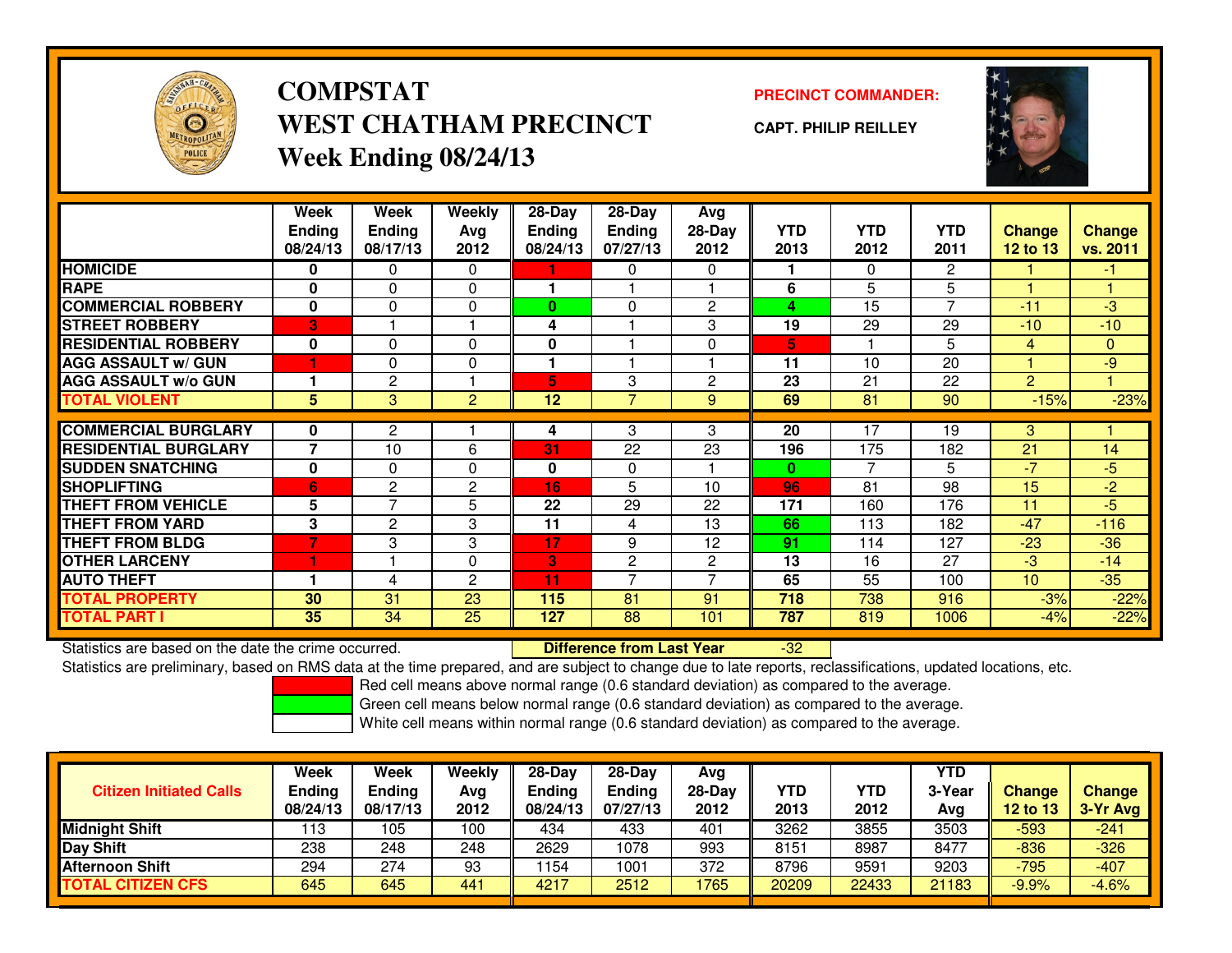

## **COMPSTATDOWNTOWN PRECINCTWeek Ending 08/24/13**

### **PRECINCT COMMANDER:**

**CAPT. MIKE WILKINS**

<sup>84</sup>



|                             | Week<br><b>Ending</b><br>08/24/13 | Week<br><b>Ending</b><br>08/17/13 | Weekly<br>Ava<br>2012 | 28-Day<br>Ending<br>08/24/13 | $28-Day$<br><b>Endina</b><br>07/27/13 | Avg<br>$28-Day$<br>2012 | <b>YTD</b><br>2013 | <b>YTD</b><br>2012 | <b>YTD</b><br>2011 | <b>Change</b><br>12 to 13 | <b>Change</b><br>vs. 2011 |
|-----------------------------|-----------------------------------|-----------------------------------|-----------------------|------------------------------|---------------------------------------|-------------------------|--------------------|--------------------|--------------------|---------------------------|---------------------------|
| <b>HOMICIDE</b>             | 0                                 | 0                                 | $\Omega$              | 0                            | 2                                     |                         | 7                  | 2                  | 3                  | 5.                        | $\overline{4}$            |
| <b>RAPE</b>                 | 0                                 | 0                                 | 0                     | 0                            |                                       | $\Omega$                | 6                  | 5                  | 3                  |                           | 3                         |
| <b>COMMERCIAL ROBBERY</b>   | 1                                 | 0                                 | $\Omega$              | 3                            | 3                                     |                         | 9                  | 7                  | 5                  | $\overline{2}$            | 4                         |
| <b>STREET ROBBERY</b>       | 3                                 |                                   | 2                     | 9                            | 6                                     | 8                       | 68                 | 65                 | 70                 | 3                         | $-2$                      |
| <b>RESIDENTIAL ROBBERY</b>  | $\bf{0}$                          | 0                                 | 0                     | $\mathbf 0$                  |                                       |                         | 5                  | 5                  | 6                  | $\Omega$                  | $-1$                      |
| <b>AGG ASSAULT w/ GUN</b>   | $\mathbf{0}$                      | 0                                 |                       |                              | $\overline{2}$                        | $\overline{c}$          | 29                 | 16                 | 21                 | 13                        | 8                         |
| <b>AGG ASSAULT w/o GUN</b>  | $\bf{0}$                          |                                   |                       | 6                            | $\Omega$                              | 5                       | 28                 | 43                 | 25                 | $-15$                     | 3                         |
| <b>TOTAL VIOLENT</b>        | 4                                 | 2                                 | 4                     | 19                           | 15                                    | 17                      | 152                | 143                | 133                | 6%                        | 14%                       |
| <b>COMMERCIAL BURGLARY</b>  |                                   | 0                                 |                       |                              | 6                                     | 2                       | 18                 | 21                 | 30                 | $-3$                      | $-12$                     |
| <b>RESIDENTIAL BURGLARY</b> | 5                                 | 3                                 | 3                     | 14                           | 9                                     | 12                      | 117                | 103                | 122                | 14                        | $-5$                      |
| <b>SUDDEN SNATCHING</b>     | $\mathbf 0$                       |                                   | $\Omega$              |                              | 4                                     | $\overline{c}$          | 25                 | 23                 | 12                 | 2                         | 13                        |
| <b>SHOPLIFTING</b>          | $\overline{\mathbf{8}}$           | 10                                | 3                     | 35                           | 16                                    | 11                      | 131                | 90                 | 112                | 41                        | 19                        |
| <b>THEFT FROM VEHICLE</b>   | $\overline{7}$                    | 7                                 | $\overline{ }$        | 37                           | 32                                    | 29                      | 254                | 244                | 225                | 10                        | 29                        |
| <b>THEFT FROM YARD</b>      | 5                                 | 7                                 | 5                     | 26                           | 23                                    | 19                      | 167                | 157                | 266                | 10                        | $-99$                     |
| <b>THEFT FROM BLDG</b>      | $\overline{2}$                    | $\overline{2}$                    | 5                     | 15                           | 16                                    | 18                      | 118                | 157                | 175                | $-39$                     | $-57$                     |
| <b>OTHER LARCENY</b>        | $\overline{2}$                    | 0                                 |                       | 7                            | 6                                     | $\overline{c}$          | 41                 | 18                 | 40                 | 23                        |                           |
| <b>AUTO THEFT</b>           | 4                                 | 3                                 | $\overline{c}$        | 12                           | 13                                    | 8                       | 80                 | 63                 | 52                 | 17                        | 28                        |
| <b>TOTAL PROPERTY</b>       | 34                                | 33                                | 25                    | 148                          | 125                                   | 104                     | 951                | 876                | 1034               | 9%                        | $-8%$                     |
| <b>TOTAL PART I</b>         | 38                                | 35                                | 30                    | 167                          | 140                                   | 121                     | 1103               | 1019               | 1167               | 8%                        | $-5%$                     |

Statistics are based on the date the crime occurred. **Difference from Last Year** 

Statistics are preliminary, based on RMS data at the time prepared, and are subject to change due to late reports, reclassifications, updated locations, etc.

Red cell means above normal range (0.6 standard deviation) as compared to the average.

Green cell means below normal range (0.6 standard deviation) as compared to the average.

| <b>Week</b> | Week     | Weekly      | $28-Day$ | $28-Dav$      | Avg           |        |       | <b>YTD</b> |          |                           |
|-------------|----------|-------------|----------|---------------|---------------|--------|-------|------------|----------|---------------------------|
| 08/24/13    | 08/17/13 | Avg<br>2012 | 08/24/13 | 07/27/13      | 2012          | 2013   | 2012  | Avg        | 12 to 13 | <b>Change</b><br>3-Yr Avg |
| 127         |          | 120         | 455      | 445           | 480           | 3694   | 4266  | 3990       | $-572$   | $-296$                    |
| 218         | 226      | 210         | 841      | 894           | 838           | 7029   | 7734  | 7270       | $-705$   | $-241$                    |
| 249         | 258      | 76          | 966      | 1001          | 305           | 7774   | 8120  | 7802       | $-346$   | $-28$                     |
| 594         | 595      | 406         | 2262     | 2340          | 1623          | 18497  | 20120 | 19062      | $-8.1%$  | $-3.0%$                   |
|             | Ending   | Ending      |          | <b>Ending</b> | <b>Endina</b> | 28-Day | YTD   | YTD        | 3-Year   | Change                    |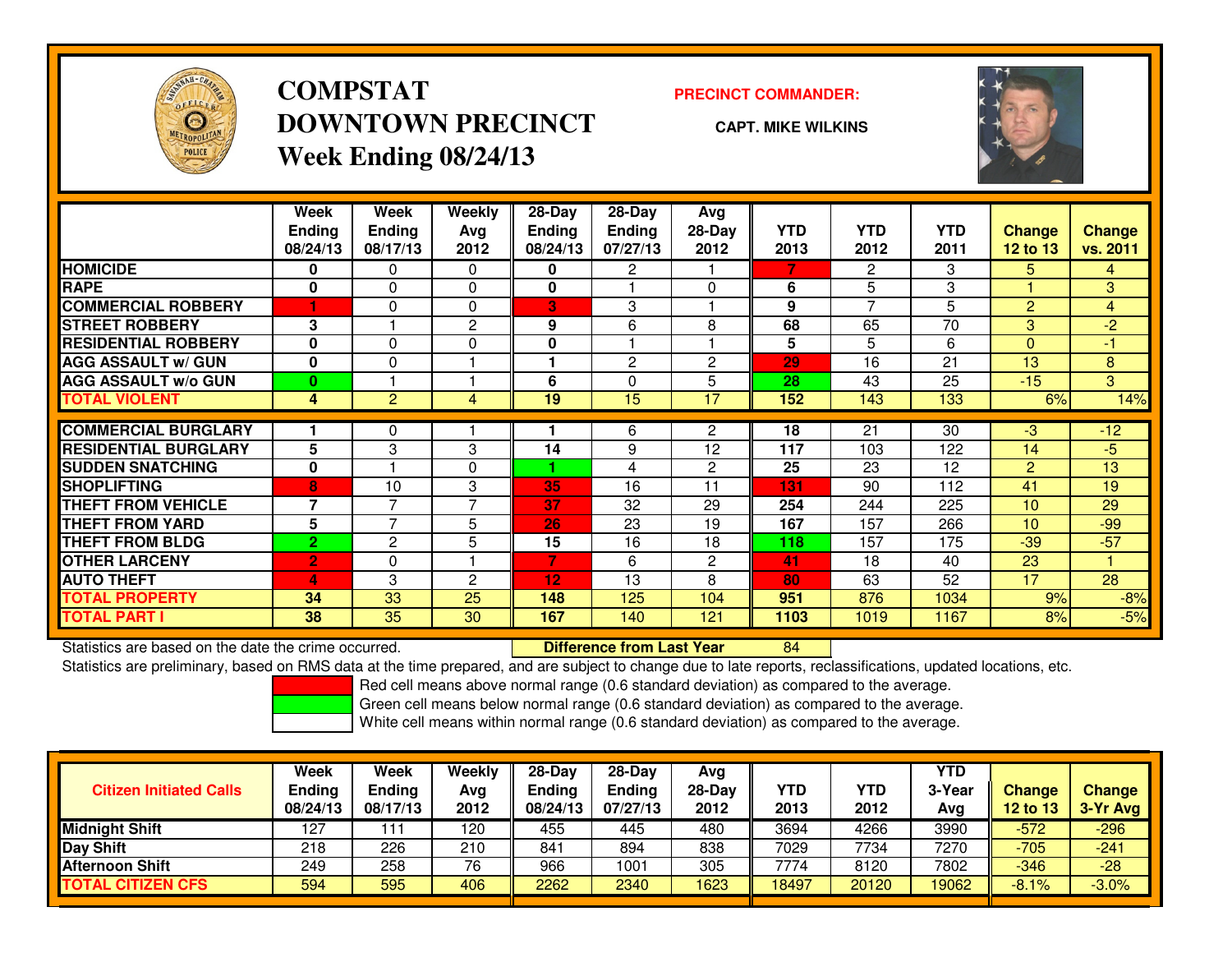

# **COMPSTATCENTRAL PRECINCT CAPT. DEVONN ADAMSWeek Ending 08/24/13**

**PRECINCT COMMANDER:**



|                             | Week<br><b>Ending</b><br>08/24/13 | Week<br><b>Ending</b><br>08/17/13 | Weekly<br>Ava<br>2012 | $28$ -Day<br>Ending<br>08/24/13 | 28-Day<br>Ending<br>07/27/13 | Avg<br>$28-Day$<br>2012 | <b>YTD</b><br>2013 | <b>YTD</b><br>2012 | <b>YTD</b><br>2011 | <b>Change</b><br>12 to 13 | <b>Change</b><br>vs. 2011 |
|-----------------------------|-----------------------------------|-----------------------------------|-----------------------|---------------------------------|------------------------------|-------------------------|--------------------|--------------------|--------------------|---------------------------|---------------------------|
| <b>HOMICIDE</b>             | 0                                 | 0                                 | $\Omega$              | $\overline{2}$                  |                              |                         | 7                  | 5                  | 5                  | $\overline{2}$            | $\overline{2}$            |
| <b>RAPE</b>                 | 0                                 | 0                                 | $\Omega$              | 0                               | $\overline{c}$               | $\Omega$                | 5                  |                    | 5                  | 4                         | $\overline{0}$            |
| <b>COMMERCIAL ROBBERY</b>   | $\bf{0}$                          | 0                                 | $\Omega$              |                                 | $\overline{2}$               | $\overline{2}$          | 10                 | 9                  | 5                  |                           | 5                         |
| <b>STREET ROBBERY</b>       |                                   | 3                                 | $\mathbf{2}$          | 6                               | $\overline{\phantom{a}}$     | 7                       | 41                 | 51                 | 84                 | $-10$                     | $-43$                     |
| <b>RESIDENTIAL ROBBERY</b>  | $\bf{0}$                          | 0                                 | 0                     | $\mathbf{0}$                    | $\Omega$                     | $\Omega$                | 4                  | 3                  | 3                  |                           |                           |
| <b>AGG ASSAULT w/ GUN</b>   |                                   |                                   |                       | 5                               |                              | 4                       | 36                 | 37                 | 33                 | -1                        | 3                         |
| <b>AGG ASSAULT w/o GUN</b>  |                                   |                                   |                       | 6                               | 4                            | 3                       | 39                 | 34                 | 31                 | 5                         | 8                         |
| <b>TOTAL VIOLENT</b>        | 3                                 | 5                                 | 4                     | 20                              | 17                           | 16                      | 142                | 140                | 166                | 1%                        | $-14%$                    |
|                             |                                   |                                   |                       |                                 |                              |                         |                    |                    |                    |                           |                           |
| <b>COMMERCIAL BURGLARY</b>  |                                   | 3                                 |                       | 6                               | 2                            | 4                       | 53                 | 29                 | 63                 | 24                        | $-10$                     |
| <b>RESIDENTIAL BURGLARY</b> | 8                                 | 10                                | 10                    | 31                              | 19                           | 39                      | 291                | 321                | 365                | $-30$                     | $-74$                     |
| <b>SUDDEN SNATCHING</b>     |                                   | 0                                 | 0                     |                                 |                              |                         | 8                  | 8                  | 17                 | $\mathbf{0}$              | $-9$                      |
| <b>SHOPLIFTING</b>          | $\Delta$                          | 0                                 |                       | 6                               | 8                            | 4                       | 65                 | 22                 | 42                 | 43                        | 23                        |
| <b>THEFT FROM VEHICLE</b>   | 17                                | 12                                | 9                     | 53                              | 37                           | 35                      | 302                | 300                | 345                | 2                         | $-43$                     |
| <b>THEFT FROM YARD</b>      | 5                                 | $\overline{2}$                    | 5                     | 15                              | 19                           | 20                      | 130                | 194                | 296                | $-64$                     | $-166$                    |
| <b>THEFT FROM BLDG</b>      | $\mathbf 2$                       | 6                                 | 3                     | 18                              | 14                           | 12                      | 137                | 121                | 188                | 16                        | $-51$                     |
| <b>OTHER LARCENY</b>        | $\bf{0}$                          | 2                                 | 0                     | B                               | 4                            |                         | 27                 | 11                 | 23                 | 16                        | $\overline{4}$            |
| <b>AUTO THEFT</b>           | 8                                 | 6                                 | 3                     | 33                              | 16                           | 12                      | 137                | 100                | 132                | 37                        | 5                         |
| <b>TOTAL PROPERTY</b>       | 46                                | 41                                | 32                    | 166                             | 120                          | 128                     | 1150               | 1106               | 1471               | 4%                        | $-22%$                    |
| <b>TOTAL PART I</b>         | 49                                | 46                                | 36                    | 186                             | 137                          | 145                     | 1292               | 1246               | 1637               | 4%                        | $-21%$                    |

Statistics are based on the date the crime occurred. **Difference from Last Year** 

Statistics are based on the date the crime occurred. **Externee the Difference from Last Year the MST 16 (Station**<br>Statistics are preliminary, based on RMS data at the time prepared, and are subject to change due to late re

Red cell means above normal range (0.6 standard deviation) as compared to the average.

Green cell means below normal range (0.6 standard deviation) as compared to the average.

|                                | <b>Week</b>   | Week     | Weekly | $28-Day$      | $28-Dav$ | Avg      |            |       | <b>YTD</b> |          |               |
|--------------------------------|---------------|----------|--------|---------------|----------|----------|------------|-------|------------|----------|---------------|
| <b>Citizen Initiated Calls</b> | <b>Ending</b> | Ending   | Avg    | <b>Ending</b> | Ending   | $28-Day$ | <b>YTD</b> | YTD   | 3-Year     | Change   | <b>Change</b> |
|                                | 08/24/13      | 08/17/13 | 2012   | 08/24/13      | 07/27/13 | 2012     | 2013       | 2012  | Avg        | 12 to 13 | 3-Yr Avg      |
| <b>Midnight Shift</b>          | 117           | 13       | 116    | 446           | 471      | 463      | 3597       | 4167  | 3881       | $-570$   | $-284$        |
| Day Shift                      | 248           | 223      | 269    | 964           | 1024     | 1078     | 8247       | 9651  | 8294       | $-1404$  | $-47$         |
| <b>Afternoon Shift</b>         | 264           | 301      | 100    | 123           | 1076     | 399      | 8971       | 10403 | 9773       | $-1432$  | $-802$        |
| <b>TOTAL CITIZEN CFS</b>       | 629           | 637      | 485    | 2533          | 2571     | 1940     | 20815      | 24221 | 21948      | $-14.1%$ | $-5.2%$       |
|                                |               |          |        |               |          |          |            |       |            |          |               |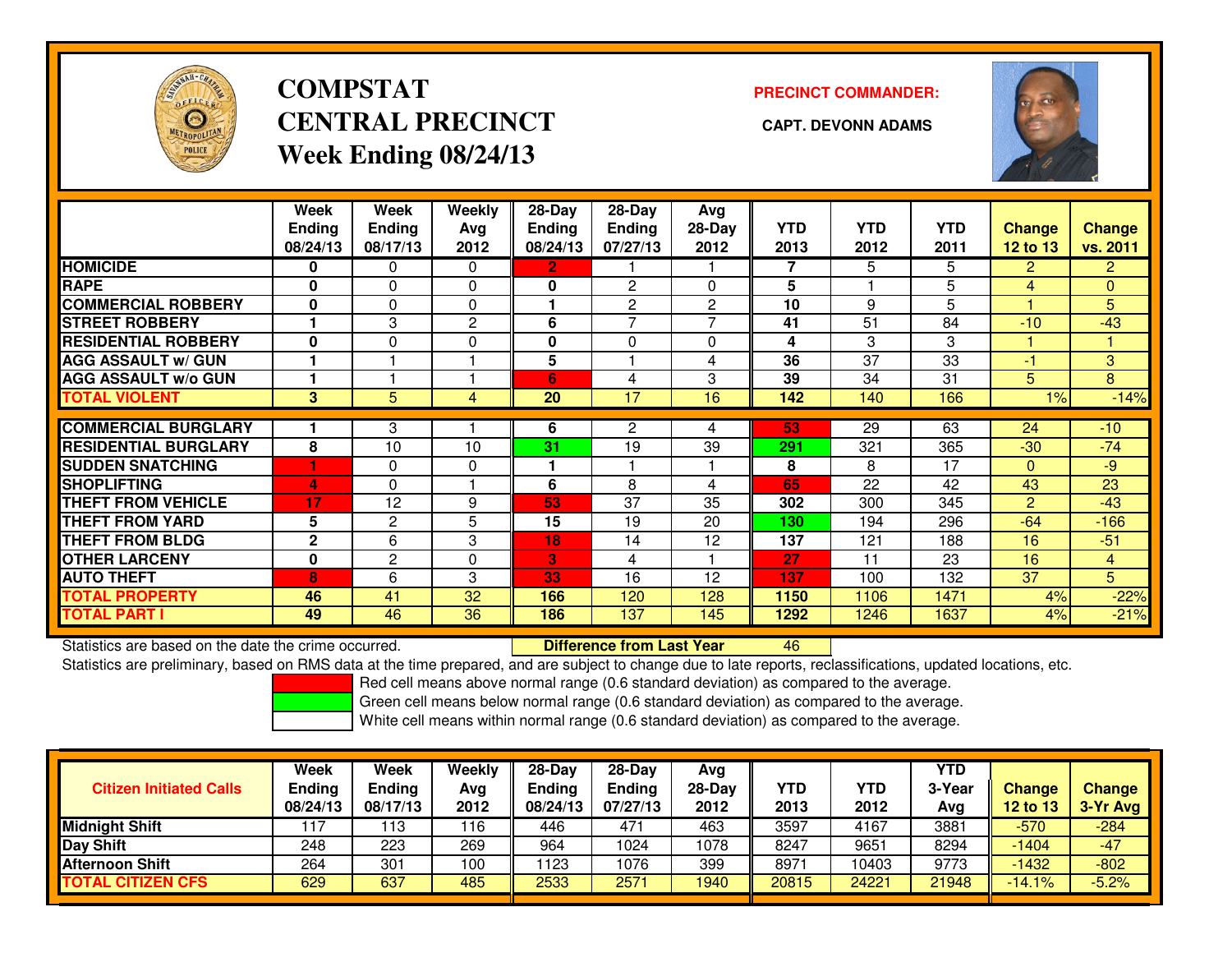

### **COMPSTAT PRECINCT COMMANDER: SOUTHSIDE PRECINCT CAPT. DEAN FAGERSTROMWeek Ending 08/24/13**



|                             | Week<br><b>Ending</b><br>08/24/13 | Week<br><b>Ending</b><br>08/17/13 | Weekly<br>Avg<br>2012 | $28-Day$<br><b>Ending</b><br>08/24/13 | 28-Day<br><b>Ending</b><br>07/27/13 | Avg<br>$28-Day$<br>2012 | <b>YTD</b><br>2013 | <b>YTD</b><br>2012 | <b>YTD</b><br>2011 | <b>Change</b><br><b>12 to 13</b> | Change<br>vs. 2011 |
|-----------------------------|-----------------------------------|-----------------------------------|-----------------------|---------------------------------------|-------------------------------------|-------------------------|--------------------|--------------------|--------------------|----------------------------------|--------------------|
| <b>HOMICIDE</b>             | 0                                 | 0                                 | $\mathbf{0}$          | 0                                     |                                     | $\Omega$                | 3                  | $\Omega$           | 3                  | 3                                | $\mathbf{0}$       |
| <b>RAPE</b>                 |                                   | $\Omega$                          | 0                     |                                       | $\Omega$                            | $\Omega$                | 4                  | 4                  | 5                  | $\Omega$                         | -1                 |
| <b>COMMERCIAL ROBBERY</b>   |                                   | $\Omega$                          |                       | $\mathbf{2}$                          | 2                                   | 3                       | 13                 | 27                 | 12                 | $-14$                            |                    |
| <b>STREET ROBBERY</b>       |                                   | $\Omega$                          |                       | 5                                     | $\overline{2}$                      | 4                       | 20                 | 35                 | 44                 | $-15$                            | $-24$              |
| <b>RESIDENTIAL ROBBERY</b>  | $\mathbf 0$                       |                                   | 0                     |                                       | $\overline{c}$                      |                         | 5                  | 8                  | 10                 | $-3$                             | $-5$               |
| <b>AGG ASSAULT w/ GUN</b>   | $\mathbf 0$                       | $\Omega$                          | 0                     | 0                                     | 0                                   |                         | 9                  | 9                  | 6                  | $\Omega$                         | 3                  |
| <b>AGG ASSAULT w/o GUN</b>  | 0                                 |                                   |                       | $\overline{2}$                        | $\overline{2}$                      | 2                       | 22                 | 19                 | 20                 | 3                                | $\overline{2}$     |
| <b>TOTAL VIOLENT</b>        | 3                                 | $\overline{2}$                    | 3                     | 11                                    | 9                                   | 12 <sup>2</sup>         | 76                 | 102                | 100                | $-25%$                           | $-24%$             |
|                             |                                   |                                   |                       |                                       |                                     |                         |                    |                    |                    |                                  |                    |
| <b>COMMERCIAL BURGLARY</b>  | $\mathbf{2}$                      | 0                                 |                       | 4                                     | 2                                   | 6                       | $\overline{37}$    | 50                 | 31                 | $-13$                            | 6                  |
| <b>RESIDENTIAL BURGLARY</b> | 13                                | 6                                 | 8                     | 36                                    | 34                                  | 31                      | 257                | 243                | 217                | 14                               | 40                 |
| <b>SUDDEN SNATCHING</b>     | 0                                 |                                   | $\mathbf{0}$          | и                                     | $\Omega$                            |                         | 7                  | 7                  | 3                  | $\mathbf{0}$                     | $\overline{4}$     |
| <b>SHOPLIFTING</b>          | 15                                | 20                                | 14                    | 68                                    | 69                                  | 57                      | 453                | 460                | 522                | -7                               | $-69$              |
| <b>THEFT FROM VEHICLE</b>   | 5                                 | 4                                 | 8                     | 20                                    | 20                                  | 33                      | 244                | 274                | 210                | $-30$                            | 34                 |
| <b>THEFT FROM YARD</b>      |                                   |                                   | 3                     | 8                                     | 7                                   | 13                      | 67                 | 123                | 122                | $-56$                            | $-55$              |
| <b>THEFT FROM BLDG</b>      | 3                                 | 4                                 | 5                     | 23                                    | 27                                  | 19                      | 171                | 173                | 184                | $-2$                             | $-13$              |
| <b>OTHER LARCENY</b>        |                                   | 0                                 | $\mathbf 0$           | 3                                     | 5                                   | 2                       | 46                 | 18                 | 19                 | 28                               | 27                 |
| <b>AUTO THEFT</b>           | $\mathbf{2}$                      | 3                                 | 3                     | 9.                                    | 10                                  | 13                      | 87                 | 110                | 80                 | $-23$                            | $\overline{7}$     |
| TOTAL PROPERTY              | 42                                | 39                                | 43                    | 172                                   | 174                                 | 173                     | 1369               | 1458               | 1388               | $-6%$                            | $-1%$              |
| <b>TOTAL PART I</b>         | 45                                | 41                                | 46                    | 183                                   | 183                                 | 185                     | 1445               | 1560               | 1488               | $-7%$                            | $-3%$              |

Statistics are based on the date the crime occurred. **Difference from Last Year** 

-115

Statistics are preliminary, based on RMS data at the time prepared, and are subject to change due to late reports, reclassifications, updated locations, etc.

Red cell means above normal range (0.6 standard deviation) as compared to the average.

Green cell means below normal range (0.6 standard deviation) as compared to the average.

| <b>Citizen Initiated Calls</b> | Week<br><b>Ending</b><br>08/24/13 | <b>Week</b><br><b>Ending</b><br>08/17/13 | Weekly<br>Avg<br>2012 | $28-Day$<br><b>Ending</b><br>08/24/13 | $28-Dav$<br><b>Ending</b><br>07/27/13 | Avg<br>$28-Day$<br>2012 | YTD<br>2013 | YTD<br>2012 | YTD<br>3-Year<br>Avg | <b>Change</b><br>12 to 13 | <b>Change</b><br>3-Yr Avg |
|--------------------------------|-----------------------------------|------------------------------------------|-----------------------|---------------------------------------|---------------------------------------|-------------------------|-------------|-------------|----------------------|---------------------------|---------------------------|
| <b>Midnight Shift</b>          | 95                                | 101                                      | 91                    | 367                                   | 443                                   | 363                     | 2870        | 3313        | 3058                 | -443                      | $-188$                    |
| Day Shift                      | 246                               | 265                                      | 239                   | 1048                                  | 1052                                  | 956                     | 7873        | 9133        | 8294                 | $-1260$                   | $-421$                    |
| <b>Afternoon Shift</b>         | 216                               | 266                                      | 87                    | 980                                   | 1094                                  | 347                     | 8086        | 9054        | 8525                 | $-968$                    | $-439$                    |
| <b>TOTAL CITIZEN CFS</b>       | 557                               | 632                                      | 416                   | 2395                                  | 2589                                  | 1665                    | 18829       | 21500       | 19877                | $-12.4%$                  | $-5.3%$                   |